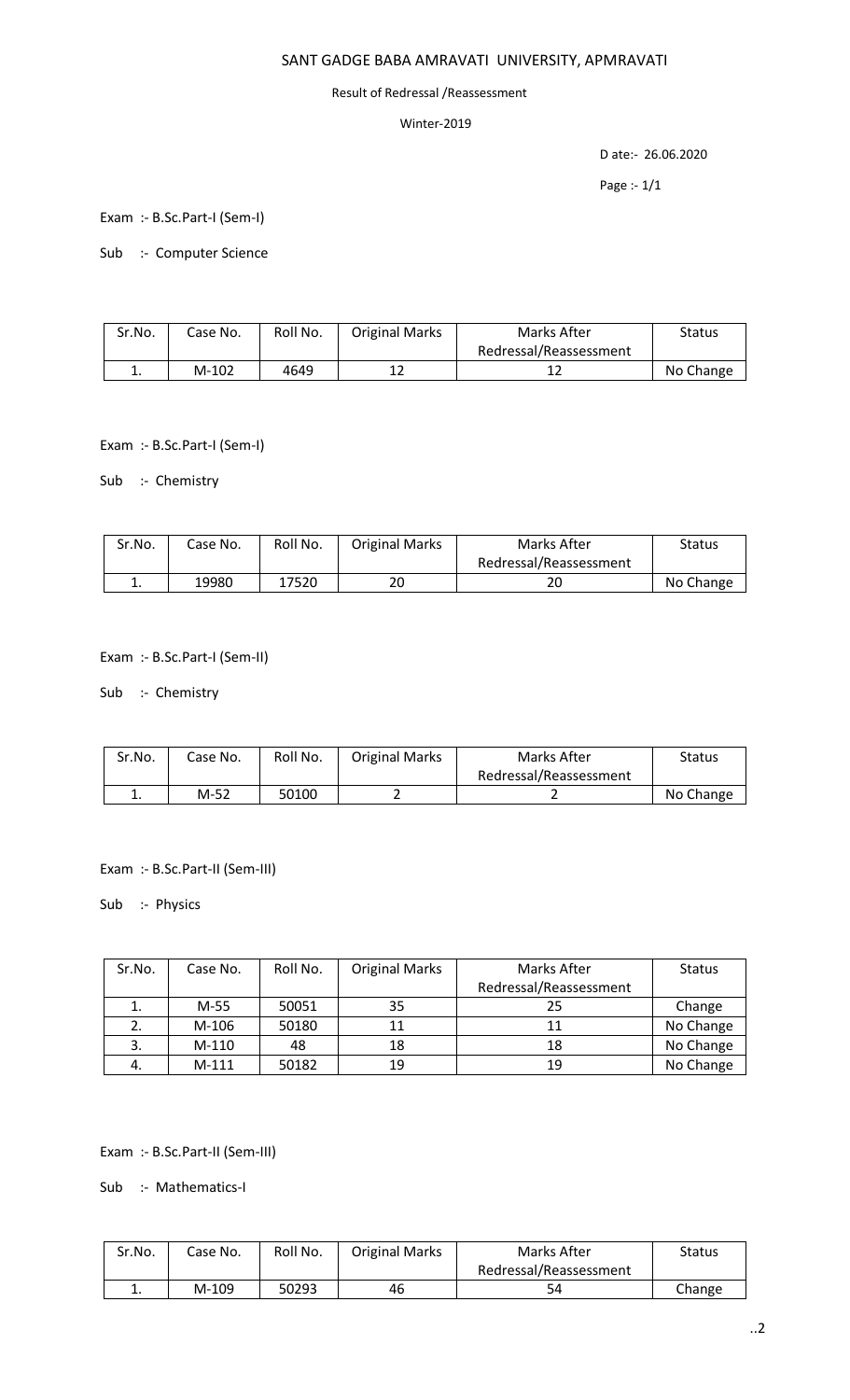# Exam :- B.Sc.Part-II (Sem-III)

Sub :- Mathematics-II

| Sr.No. | Case No. | Roll No. | <b>Original Marks</b> | Marks After            | Status |
|--------|----------|----------|-----------------------|------------------------|--------|
|        |          |          |                       | Redressal/Reassessment |        |
| ∸.     | M-109    | 50293    | 24                    | эı                     | Change |

Exam :- B.Sc.Part-II (Sem-III)

Sub :- Zoology

| Sr.No. | Case No. | Roll No. | <b>Original Marks</b> | Marks After            | <b>Status</b> |
|--------|----------|----------|-----------------------|------------------------|---------------|
|        |          |          |                       | Redressal/Reassessment |               |
| ı.     | M-56     | 50043    | 18                    | 18                     | No Change     |
|        | M-57     | 50113    | 23                    | 28                     | Change        |
| 3.     | 17638    | 50050    | 18                    | 18                     | No Change     |

Exam :- B.Sc.Part-II (Sem-III)

Sub :- Chemistry

| Sr.No. | Case No. | Roll No. | <b>Original Marks</b> | Marks After            | <b>Status</b> |
|--------|----------|----------|-----------------------|------------------------|---------------|
|        |          |          |                       | Redressal/Reassessment |               |
| ∸.     | M-92     | 12328    | າາ                    | 29                     | Change        |
|        | $M-101$  | 50110    | 17                    | 17                     | No Change     |

Exam :- B.Sc.Part-II (Sem-III)

Sub :- Botany

| Sr.No. | Case No. | Roll No. | <b>Original Marks</b> | Marks After            | <b>Status</b> |
|--------|----------|----------|-----------------------|------------------------|---------------|
|        |          |          |                       | Redressal/Reassessment |               |
| ∸.     | M-92     | 12328    | 19                    | 19                     | No Change     |
| ـ.     | $M-101$  | 50110    | 32                    | 32                     | No Change     |

Exam :- B.Sc.-Part-II (Old) (Ann. Patt. Abs. Into Sem.) (Sem-III & IV)

Sub :- Mathematics

| Sr.No. | Case No. | Roll No. | <b>Original Marks</b> | Marks After            | Status |
|--------|----------|----------|-----------------------|------------------------|--------|
|        |          |          |                       | Redressal/Reassessment |        |
| . .    | 19986    | 29603    | 34                    | $36+20+16+41$          | Change |

Exam :- B.Sc.-Part-II (Old) (Ann. Patt. Abs. Into Sem.) (Sem-III & IV)

Sub :- Physics

| Sr.No. | Case No. | Roll No. | <b>Original Marks</b> | Marks After            | Status |
|--------|----------|----------|-----------------------|------------------------|--------|
|        |          |          |                       | Redressal/Reassessment |        |
| ∸.     | 19986    | 29603    | 18                    | $20+19$                | Change |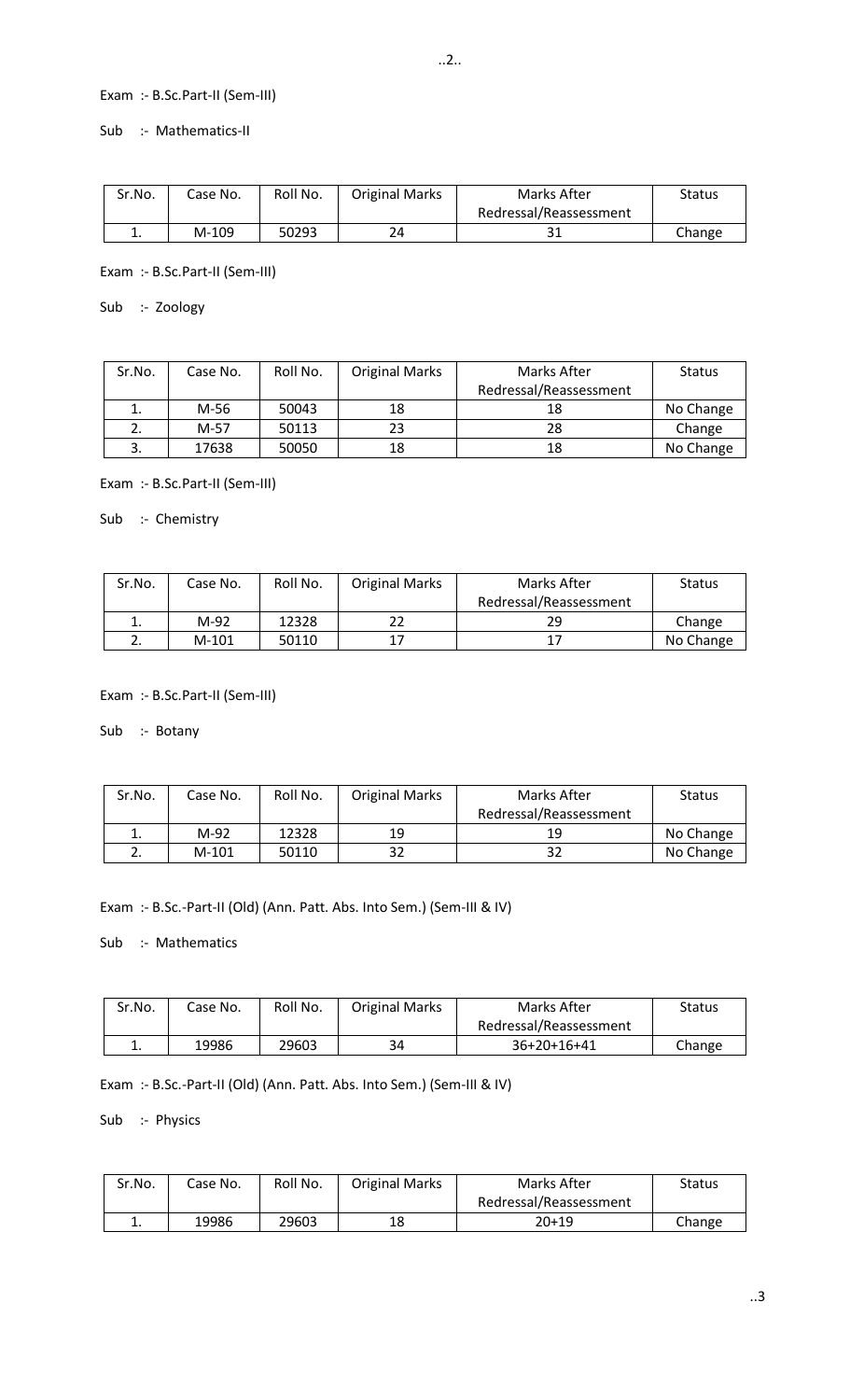### Exam :- B.Com. Sem-I

Sub :- English

| Sr.No. | Case No. | Roll No. | <b>Original Marks</b> | Marks After            | Status    |
|--------|----------|----------|-----------------------|------------------------|-----------|
|        |          |          |                       | Redressal/Reassessment |           |
| ٠.     | M-76     | 5953     | າາ                    |                        | No Change |

Exam :- B.Com. Sem-I

### Sub :- Principles of Economics

| Sr.No. | Case No. | Roll No. | <b>Original Marks</b> | Marks After            | <b>Status</b> |
|--------|----------|----------|-----------------------|------------------------|---------------|
|        |          |          |                       | Redressal/Reassessment |               |
| ∸.     | M-76     | 5953     | າາ<br>دے              | 23                     | No Change     |

### Exam :- B.Com. Sem-II

Sub :- Business Economics

| Sr.No. | Case No. | Roll No. | <b>Original Marks</b> | Marks After            | Status    |
|--------|----------|----------|-----------------------|------------------------|-----------|
|        |          |          |                       | Redressal/Reassessment |           |
| . .    | M-105    | 2954     | 19                    | 19                     | No Change |

### Exam :- B.Com. Sem-III

Sub :- Auditing

| Sr.No. | Case No. | Roll No. | <b>Original Marks</b> | Marks After            | Status    |
|--------|----------|----------|-----------------------|------------------------|-----------|
|        |          |          |                       | Redressal/Reassessment |           |
| ∸.     | M-42     | 1782     | 23                    | ر ے                    | No Change |

Exam :- B.Com. Sem-III

Sub :- English

| Sr.No. | Case No. | Roll No. | <b>Original Marks</b> | Marks After            | <b>Status</b> |
|--------|----------|----------|-----------------------|------------------------|---------------|
|        |          |          |                       | Redressal/Reassessment |               |
| ı.     | $M-42$   | 1782     | 15                    | 13                     | Change        |
|        | $M-43$   | 672      | 14                    | 14                     | No Change     |
|        | 10321    | 5994     | 14                    | 12                     | Change        |

Exam :- Four Year B.E. Sem-I Group"A" (CGS)

Sub :- Engineering Mathematics-I

| Sr.No. | Case No. | Roll No. | <b>Original Marks</b> | Marks After            | <b>Status</b> |
|--------|----------|----------|-----------------------|------------------------|---------------|
|        |          |          |                       | Redressal/Reassessment |               |
| . .    | 19187    | 2894     | 00                    |                        | Change        |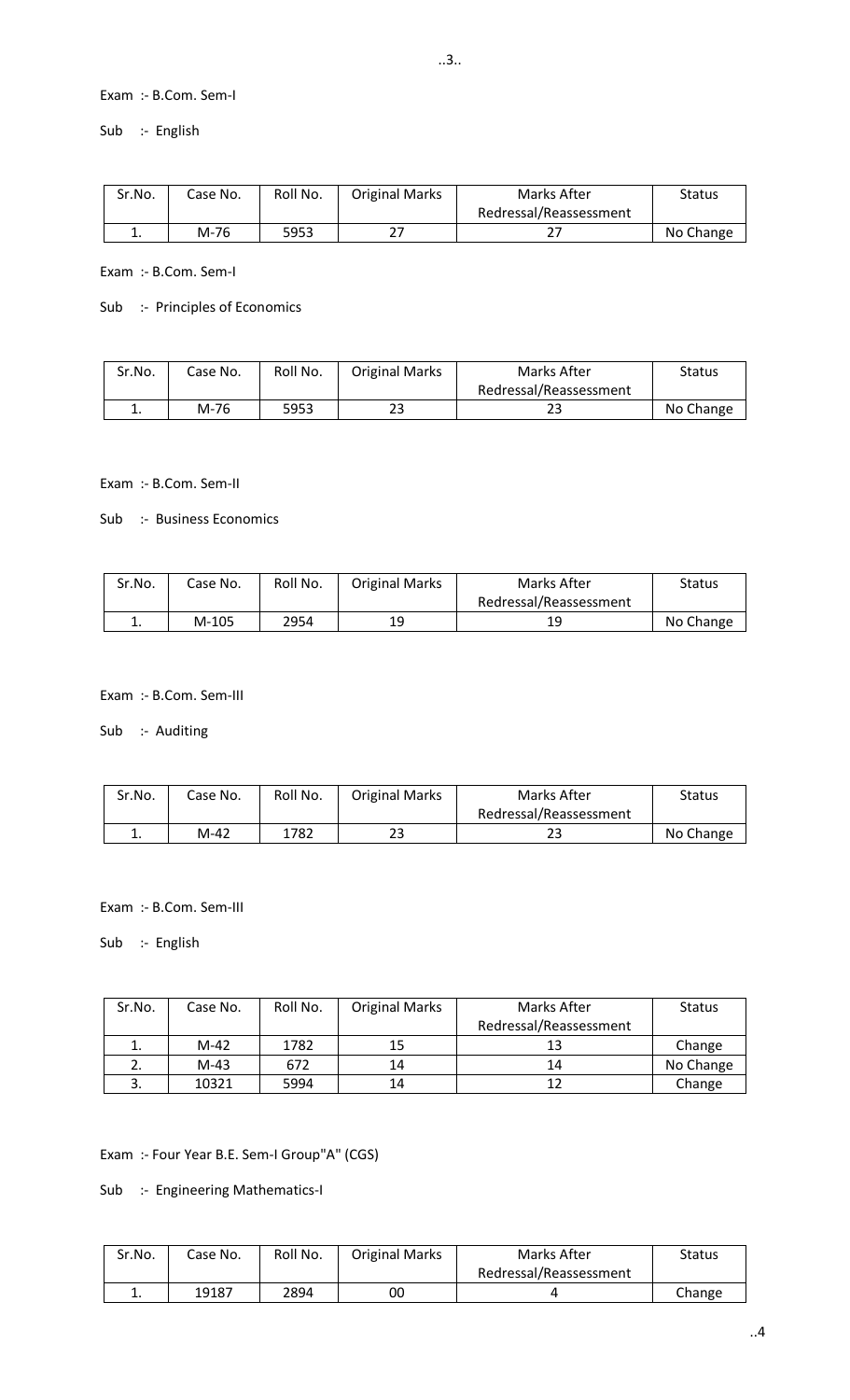# Exam :- Four Year B.E. Sem-I Group"A" (CGS)

Sub :- Engineering Mechanics

| Sr.No. | Case No. | Roll No. | <b>Original Marks</b> | Marks After            | Status |
|--------|----------|----------|-----------------------|------------------------|--------|
|        |          |          |                       | Redressal/Reassessment |        |
| ∸.     | M-108    | 809      | າາ                    |                        | Change |

#### Exam :- Four Year B.E. Sem-I Group"A" (CGS)

Sub :- Engineering Physics

| Sr.No. | Case No. | Roll No. | <b>Original Marks</b> | Marks After            | Status    |
|--------|----------|----------|-----------------------|------------------------|-----------|
|        |          |          |                       | Redressal/Reassessment |           |
| ∸.     | M-108    | 809      | 19                    | 19                     | No Change |

### Exam :- Four Year B.E. Sem-I Group"B" (CGS)

#### Sub :- Engineering Mathematics-II

| Sr.No. | Case No. | Roll No. | <b>Original Marks</b> | Marks After            | Status |
|--------|----------|----------|-----------------------|------------------------|--------|
|        |          |          |                       | Redressal/Reassessment |        |
| . .    | $M-100$  | 4711     | 19                    |                        | Change |

### Exam :- Four Year B.E. Sem-II Group"A" (CGS)

#### Sub :- Engineering Chemistry

| Sr.No. | Case No. | Roll No. | <b>Original Marks</b> | Marks After            | Status    |
|--------|----------|----------|-----------------------|------------------------|-----------|
|        |          |          |                       | Redressal/Reassessment |           |
| ٠.     | $M-107$  | 5844     | 1 ว                   |                        | No Change |

#### Exam :- Four Year B.E. Sem-II Group"A" (CGS)

### Sub :- Engineering Mathematics-II

| Sr.No. | Case No. | Roll No. | <b>Original Marks</b> | Marks After            | Status    |
|--------|----------|----------|-----------------------|------------------------|-----------|
|        |          |          |                       | Redressal/Reassessment |           |
| . ـ    | M-107    | 5844     |                       |                        | No Change |

Exam :- Four Year B.E. Sem-III (Ele. & Tele. Engg.)(New)(CGS)

## Sub :- Electronics Devices & Circuits

| Sr.No.   | Case No. | Roll No. | <b>Original Marks</b> | Marks After            | <b>Status</b> |
|----------|----------|----------|-----------------------|------------------------|---------------|
|          |          |          |                       | Redressal/Reassessment |               |
| <b>.</b> | 5786     | 2603     | 20                    |                        | Change        |
| <u>.</u> | 5790     | 2679     | 19                    | -1.2                   | Change        |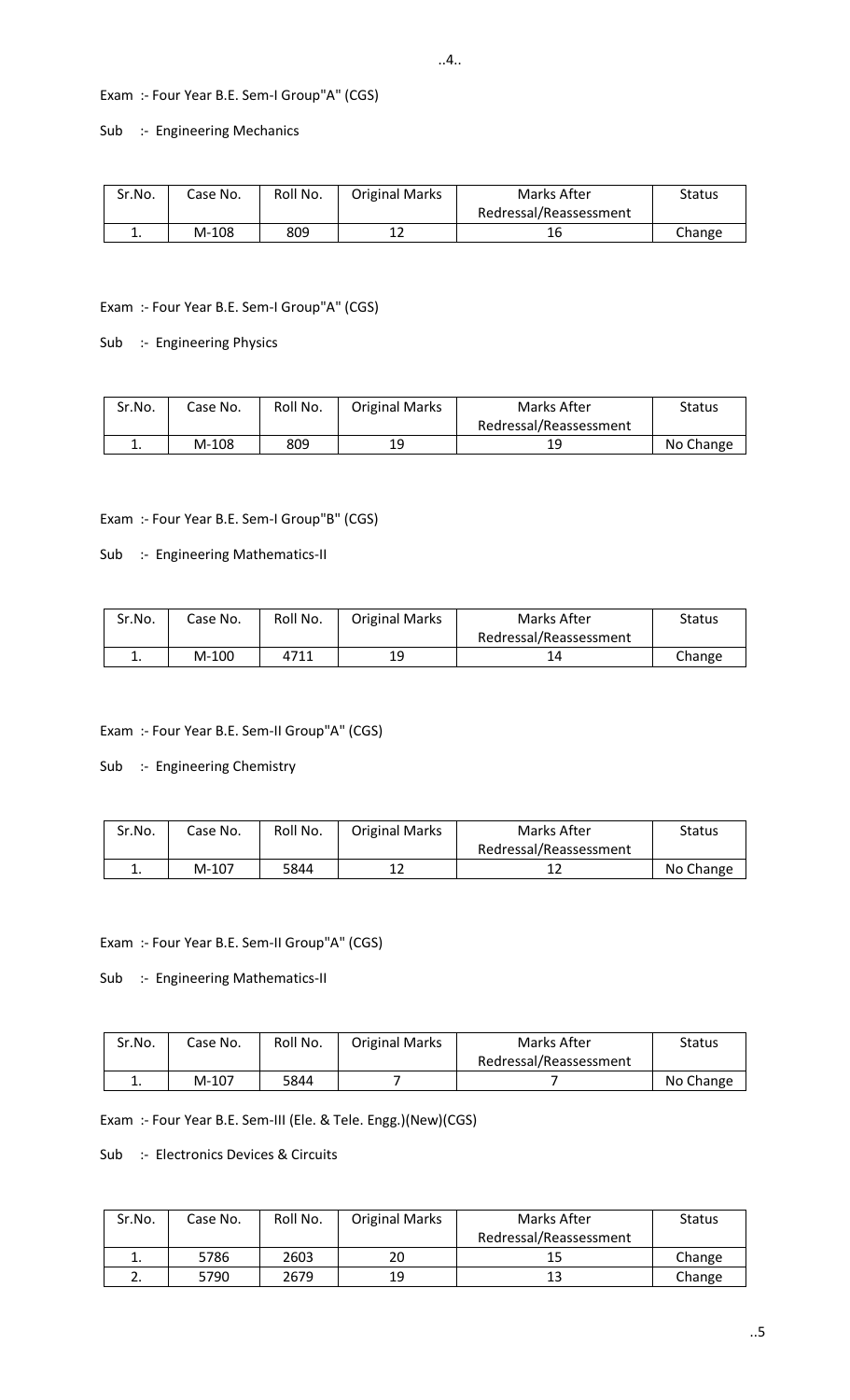# Exam :- B.Arch.(Bachelor of Architecture) Sem-I(CGS)

#### Sub :- History of Architecture And Cuiture-I

| Sr.No. | Case No. | Roll No. | <b>Original Marks</b> | Marks After            | <b>Status</b> |
|--------|----------|----------|-----------------------|------------------------|---------------|
|        |          |          |                       | Redressal/Reassessment |               |
| ∸.     | M-94     | 24       | 16                    |                        | Change        |
|        | M-95     |          | 17                    | 26                     | Change        |

Exam :- B.Arch.(Bachelor of Architecture) Sem-III(CGS)

Sub :- Architecture Structure-I

| Sr.No. | Case No. | Roll No. | <b>Original Marks</b> | Marks After            | Status    |
|--------|----------|----------|-----------------------|------------------------|-----------|
|        |          |          |                       | Redressal/Reassessment |           |
| . .    | M-84     | 1657     | 24                    |                        | No Change |

### Exam :- B.Arch.(Bachelor of Architecture) Sem-V(CGS)

Sub :- Architecture Structure-IV

| Sr.No.   | Case No. | Roll No. | <b>Original Marks</b> | Marks After            | Status    |
|----------|----------|----------|-----------------------|------------------------|-----------|
|          |          |          |                       | Redressal/Reassessment |           |
| <b>.</b> | $M-103$  | 1472     | 29                    | 29                     | No Change |

Exam :- B.Arch.(Bachelor of Architecture) Sem-V(CGS)

Sub :- Building Services & Equipment

| Sr.No. | Case No. | Roll No. | <b>Original Marks</b> | Marks After            | Status    |
|--------|----------|----------|-----------------------|------------------------|-----------|
|        |          |          |                       | Redressal/Reassessment |           |
| ٠.     | $M-104$  | 50017    | 26                    | 26                     | No Change |

Exam :- B.Arch.(Bachelor of Architecture) Sem-VII(CGS)

Sub :- Architectural Structure-VI

| Sr.No. | Case No. | Roll No. | <b>Original Marks</b> | Marks After            | <b>Status</b> |
|--------|----------|----------|-----------------------|------------------------|---------------|
|        |          |          |                       | Redressal/Reassessment |               |
| 1.     | M-58     | 1748     | 10                    | 19                     | Change        |
| 2.     | $M-63$   | 1810     | 24                    | 24                     | No Change     |
| 3.     | M-90     | 1773     | 20                    | 28                     | Change        |
| 4.     | $M-91$   | 1758     | 19                    | 24                     | Change        |
| 5.     | M-66     | 1754     | 8                     | 13                     | Change        |
| 6.     | $M-67$   | 1762     | 18                    | 22                     | Change        |
| 7.     | M-68     | 1781     | 26                    | 30                     | Change        |
| 8.     | $M-73$   | 1795     | 22                    | 27                     | Change        |
| 9.     | M-80     | 1805     | 16                    | 16                     | No Change     |
| 10.    | $M-81$   | 1800     | 23                    | 23                     | No Change     |
| 11.    | M-82     | 1764     | 21                    | 26                     | Change        |
| 12.    | M-83     | 1760     | 12                    | 12                     | No Change     |
| 13.    | M-97     | 1750     | 13                    | 13                     | No Change     |